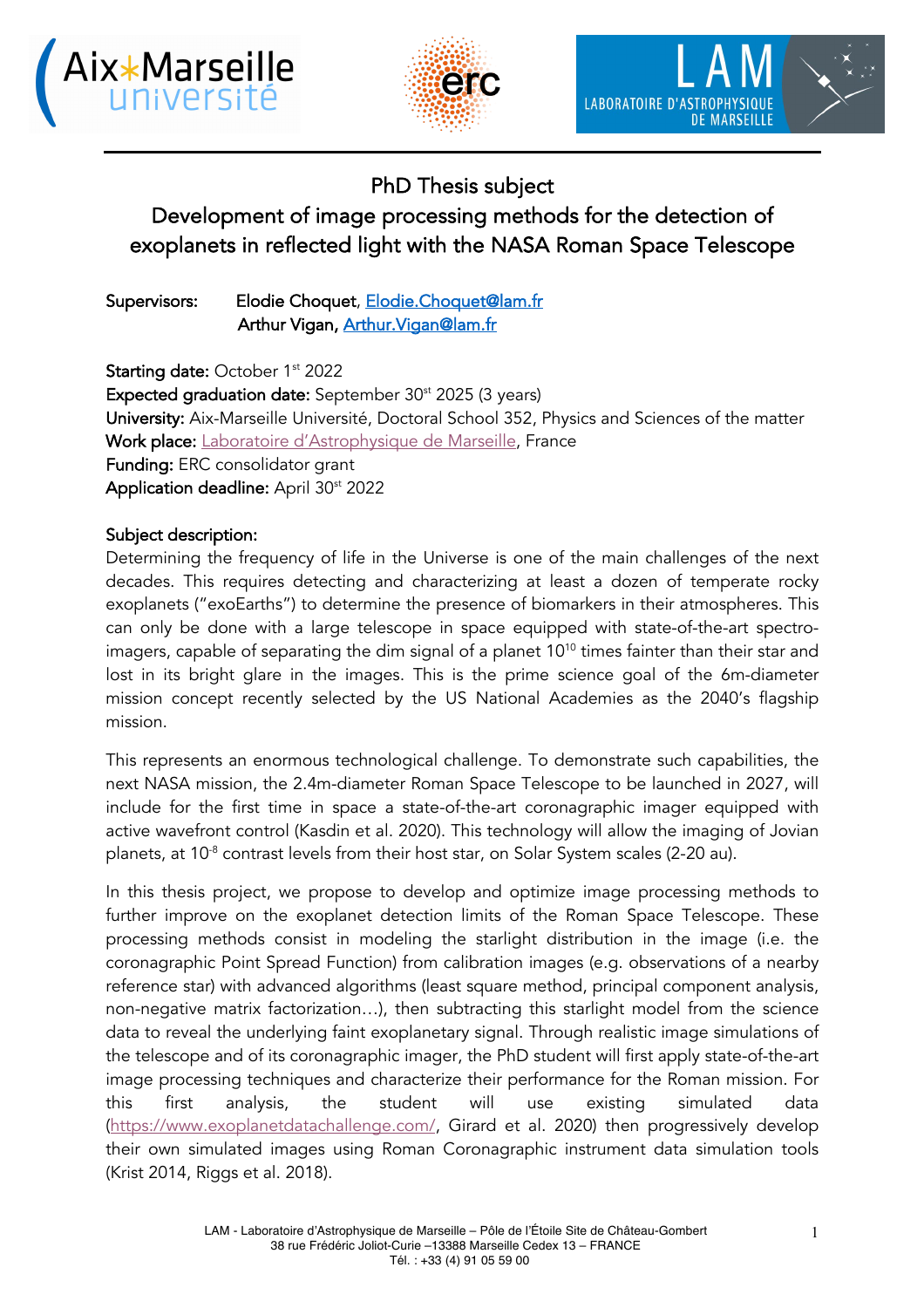



Building up on this study, the student will then explore new methods that will make use of the specific active hardware of Roman to improve on these baseline methods. The student will simulate calibration data introducing a diversity of wavefront patterns in the instrument, representative of the quasi-static errors that are known to limit the performance of the instrument (Krist et al. 2018, Riggs et al. 2019). They will then use these complementary data to refine the starlight model subtracted to the science data. The student will develop and optimize this method for the Roman Space Telescope coronagraphic instrument, estimate its performances and compare them to classical methods.

Depending on the advancement of the project, the student will then either re-evaluate the yield of the Roman mission in terms of exoplanets detection based on the estimated performance or extend the simulations to the 6m-diameter LUVOIR mission concept.

#### Research environment:

This research will be done in the context of the ESCAPE ERC consolidator project of Dr. Elodie Choquet (2022-2027), aiming at developing advanced image processing methods for the detection of exoplanets with the Roman Space Telescope. The student will evolve in a team of 7 people to be built in the next few years working ESCAPE. Support will be provided for computing resources, collaborations, and conferences as part of the project.

The High-Contrast Imaging team at LAM is highly experienced in developing image processing techniques for high-contrast imaging instruments, as well as in the characterization of extrasolar systems with both the Hubble Space Telescope and with the state-of-the-art SPHERE instrument on the VLT. The successful candidate will have the opportunity to take part to observing programs with major facilities (VLT, HST, JWST) to study extrasolar systems with us. Our team has strong international collaborations on these projects (Caltech, JPL, STScI, University of Exeter, MPIA, and others), which the successful candidate will benefit from along his·her PhD program.

#### Candidate selection criteria:

We recognize the key role of diversity and inclusivity to enhance the dynamic and collegial atmosphere of our scientific community. Applications from women, minorities, and disabled individuals are thus strongly encouraged. We will not discriminate applications because of gender, religion, color, nationality, or sexual orientation.

Applicants must have a MSc degree in Physics or an equivalent degree. Candidates with background or experience with the following topics will be given additional attention: Optical science, Optical instrumentation, Image and signal processing techniques, Machine learning techniques, Wavefront sensing and control, High angular resolution techniques.

#### Application process:

Applicants must send a CV (2 pages maximum), a cover letter, all BSc and MSc transcripts (or equivalent) all in pdf format by email to Elodie Choquet (elodie.choquet@lam.fr) and Arthur Vigan (Arthur.vigan@lam.fr) by April 30. They must also arrange for two letters of recommendation to be sent by the same deadline.